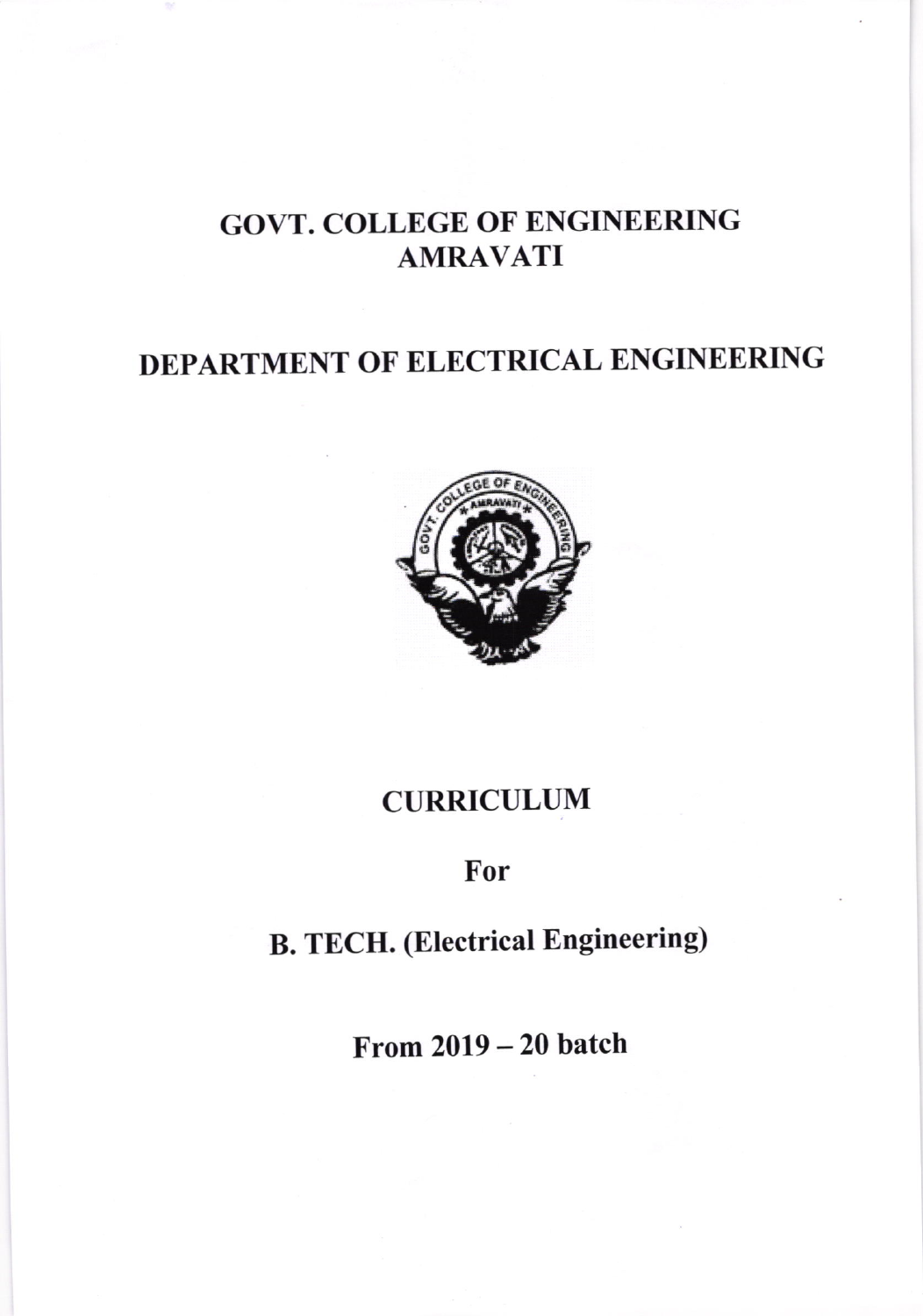#### PROGRAM OBJECTIVES

PEO1:Graduates will possess fundamental knowledge of science, mathematics and electrical engineering and demonstrate expertise in problem solving, analysis and design related to electrical systems.

PEO2:Graduates will be suitable to work in private and public sector, electric utilities, various departments of Central/State/Local Governments, various sectors of Indian industries, multinational corporations and one fifth of them will pursue higher education in chosen field of engineering or management.

PEO3:Graduates will be ethical professionals, sensitive to society and engaged in lifelong learning to remain effective members of their communities/teams and will demonstrate leadership and lifelong learning attitude.

#### PROGRAM OUTCOMES (POs):

1. Engineering knowledge: Apply the knowledge of mathematics, science, engineering fundamentals, and an engineering specialization to the solution of complex engineering problems.

2. Problem analysis: Identify, formulate, review research literature, and analyze complex engineering problems reaching substantiated conclusions using first principles of mathematics, natural sciences, and engineering sciences.

3. Design/development of solutions: Design solutions for complex engineering problems and design system components or processes that meet the specified needs with appropriate consideration for the public health and safety, and the cultural, societal, and environmental considerations.

4. Conduct investigations of complex problems: Use research-based knowledge and research methods including design of experiments, analysis and interpretation of data, and synthesis of the information to provide valid conclusions.

5. Modern tool usage: Create, select, and apply appropriate techniques, resources, and modern engineering and IT tools including prediction and modeling to complex engineering activities with an understanding of the limitations.

6. The engineer and society: Apply reasoning informed by the contextual knowledge to assess societal, health, safety, legal and cultural issues and the consequent responsibilities relevant to the professional engineering practice.

.7. Environment and sustainability: Understand the impact of the professional engineering solutions in societal and environmental contexts, and demonstrate the knowledge of, and need for sustainable development.

8. Ethics: Apply ethical principles and commit to professional ethics and responsibilities and norms of the engineering practice.

9. Individual and team work: Function effectively as an individual, and as a member or leader in diverse teams, and in multidisciplinary settings.

10. Communication: Communicate effectively on complex engineering activities with the engineering community and with society at large, such as, being able to comprehend and write effective reports and design documentation. make effective presentations, and give and receive clear instructions.

11. Project management and finance: Demonstrate knowledge and understanding of the engineering and management principles and apply these to one's own work, as a member and leader in a team, to manage projects and in multidisciplinary environments.

12. Life-long learning: Recognize the need for, and have the preparation and ability to engage in independent and lifelong learning in the broadest context of technological change.

 $4 - 4$